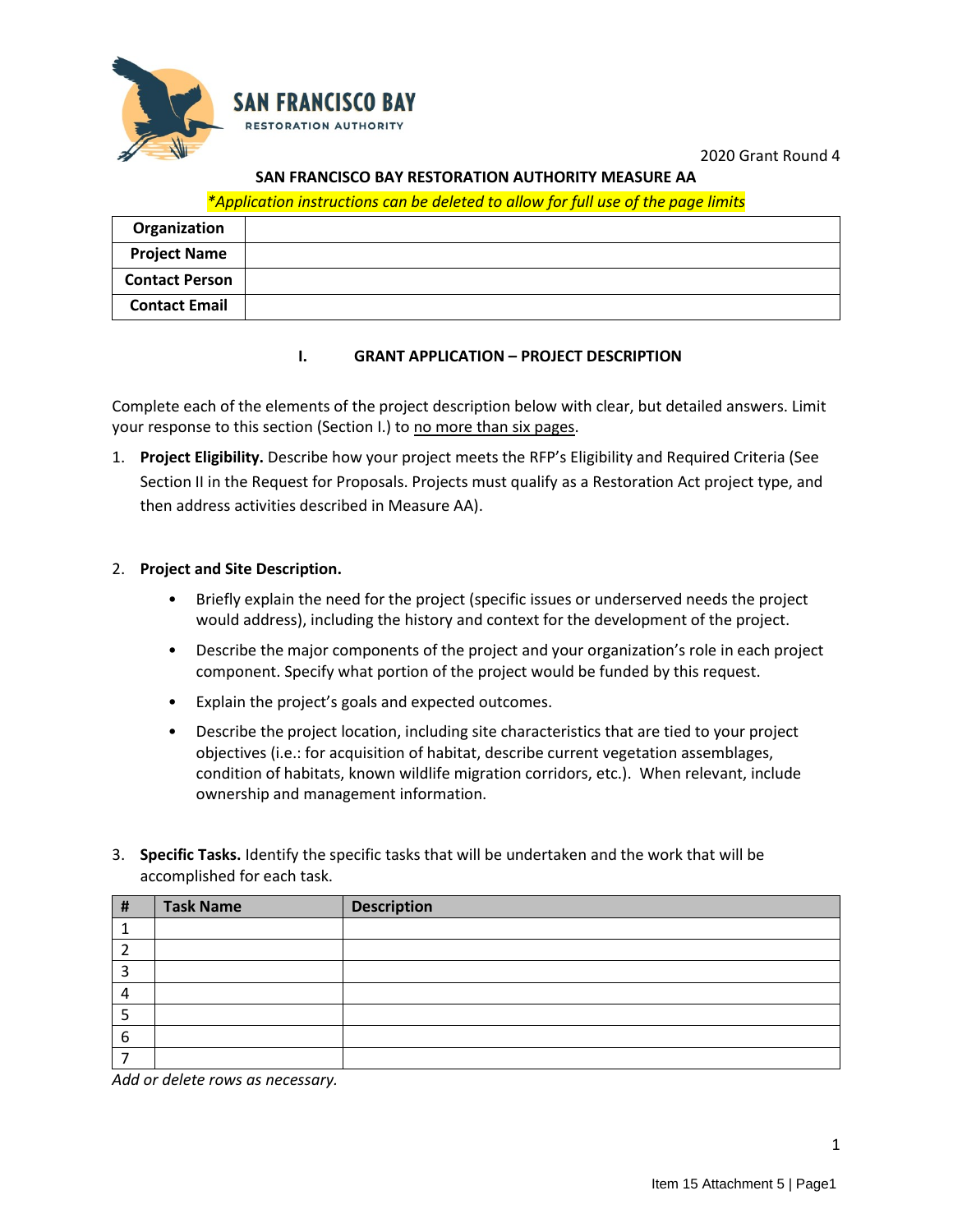4. **Work Products and Schedule.** By the tasks identified in #3 above, list the work products or other deliverables that the project will result in. Also list the estimated completion dates for each task.

| # | <b>Task Name</b> | <b>Work Products</b> | <b>Estimated Completion</b> |
|---|------------------|----------------------|-----------------------------|
|   |                  |                      | <b>Date</b>                 |
|   |                  |                      |                             |
|   |                  |                      |                             |
|   |                  |                      |                             |
|   |                  |                      |                             |
|   |                  |                      |                             |
| 6 |                  |                      |                             |
|   |                  |                      |                             |

*Add or delete rows as necessary.* 

- 5. **Project Partners.** List the organizations, agencies, and community-based partners that are involved with the project and describe their roles. Also list any potential partners and what their roles would be.
- 6. **Community Support, Involvement and Benefits.**<sup>1</sup> Provide details on community partnerships that could impact project success. Describe what community support the project has currently, how the project will seek community involvement and input, and what community benefits you expect the project to provide. (If the project is at a more advanced stage, also describe community engagement activities you have conducted so far, what input you received, and how that input has shaped the project.)
- 7. **Measuring Success.** Describe the plan for evaluating and reporting the effectiveness of your project. Explain who will fund and implement ongoing management and monitoring, if applicable.
- 8. **Applicant History.** Describe your experience with similar projects and/or how your organization is best suited to carry out the proposed project.
- 9. **Barriers and Risks.** Discuss any specific barriers and risks associated with your project. Explain how you would overcome any known barriers to implementing your project, or how you would address risks that cause uncertainty in implementing the project. Examples may include addressing current and projected sea level rise impacts, infrastructure present at the project site (e.g. transmission lines), or risks of invasive species.

<sup>&</sup>lt;sup>1</sup> For examples of community engagement strategies, see the State Coastal Conservancy's Tips for Meaningful Community Engagement, [http://scc.ca.gov/files/2019/04/Tips-for-Meaningful-Community-Engagement.pdf.](http://scc.ca.gov/files/2019/04/Tips-for-Meaningful-Community-Engagement.pdf) Applicants can demonstrate community support for their projects by including support letters from community representatives.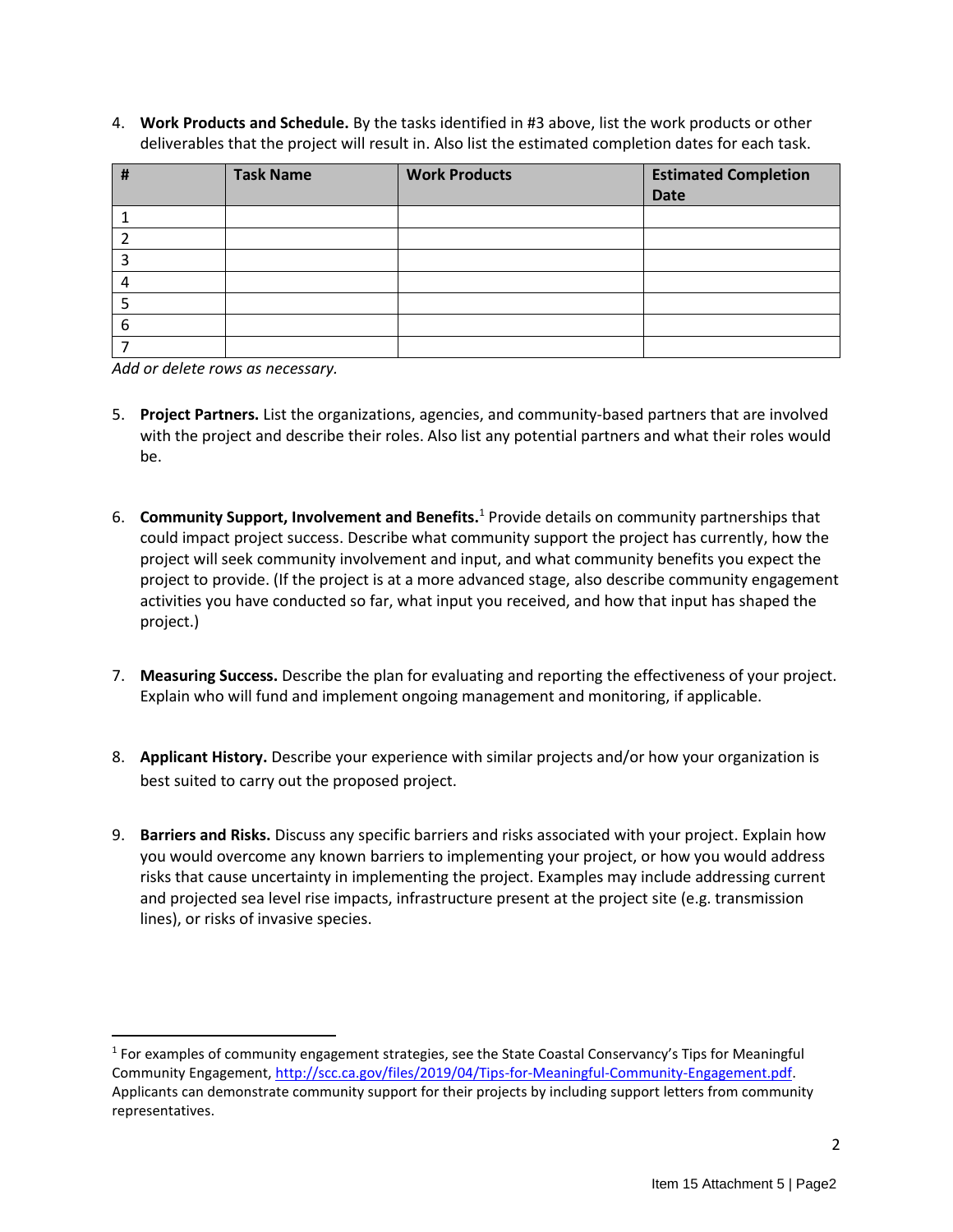- 10. **Environmental Review**. Projects funded by the San Francisco Bay Restoration Authority must be reviewed in accordance with the California Environmental Quality Act (CEQA). $3$ 
	- The proposed project (mark the appropriate box):
		- $\Box$  Is exempt under CEQA. Provide the CEQA Guidelines exemption number and specify how the project meets the terms of the exemption.
		- $\Box$  Requires a Neg Dec, MND, or EIR. Specify which:

 $CEQA$  lead agency (the agency preparing the document):

(Expected) Date for adoption or certification of CEQA document: \_\_\_\_\_\_\_\_\_\_\_\_\_\_\_\_\_\_\_\_\_\_

- Describe how CEQA applies to your proposed project and address the status and timing of CEQA compliance. The Authority will only authorize funding for construction projects that have completed CEQA analysis.
- 11. **Bay Trail or Water Trail Public Access.** If your project includes or overlaps with a proposed alignment for the San Francisco Bay Trail or Water Trail, explain how you plan to integrate them into your project.
- 12. **Permitting and Mitigation.** If your project has progressed to this phase, please describe the status of your permits, as well as the general nature of any mitigation requirements. If your project has not yet reached the permit phase, describe any permitting or mitigation challenges you anticipate.
- 15. **Acquisitions.** For acquisition projects, please address the following:
	- i. Is the proposed acquisition for a fee title or conservation easement, and why is the type of acquisition you have proposed the best approach?
	- ii. What are the benefits of pursuing an acquisition in this location? Describe the significance of this land, in either protecting existing natural baylands, or enhancing or restoring baylands.
	- iii. How do you plan to manage and steward the land?
	- iv. Where are you in the negotiation process?
	- v. Specifically:
		- 1. Are you acquiring the land from a willing seller?
		- 2. Will the land be purchased at no more than fair market value (as described in an approved appraisal pursued at or above USPAP standards)?
		- 3. Will you have legal access to the property, and will this land be acceptably free and clear of defects of title?

<sup>&</sup>lt;sup>3</sup> If the project is statutorily or categorically exempt under CEQA, no further review is necessary. If the project is not exempt, the potential environmental effects of the project must be evaluated in a "Negative Declaration (Neg Dec)," "Mitigated Negative Declaration (MND)," or "Environmental Impact Report," prepared by (or under contract to) a public agency and adopted or certified by the public agency. For more information on CEQA, visit: [http://resources.ca.gov/ceqa/.](http://resources.ca.gov/ceqa/) Note that the Authority will need to review and consider the adopted or certified CEQA document prior to authorizing a grant.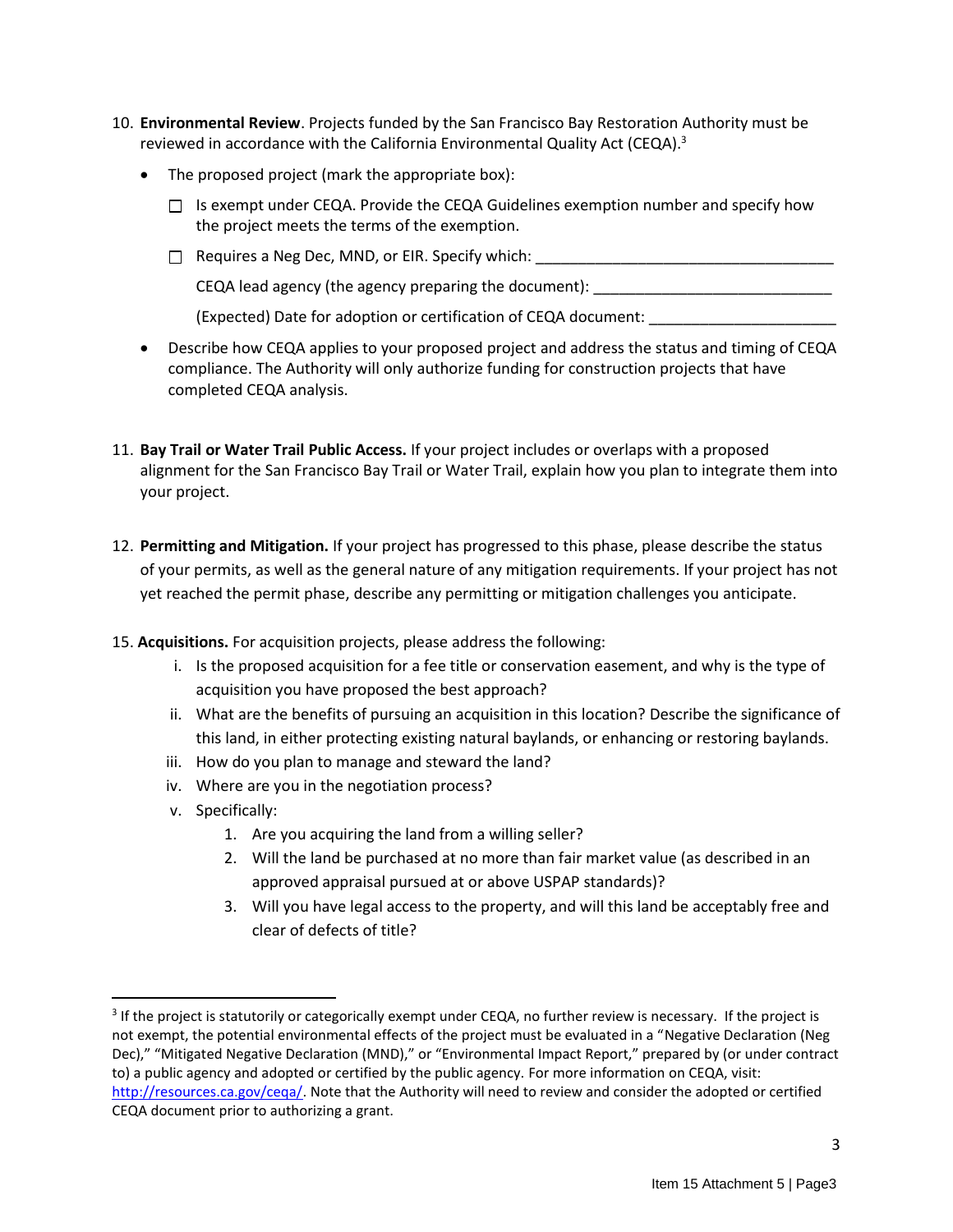4. Is there any known contamination on site? Has any site investigation been undertaken to date?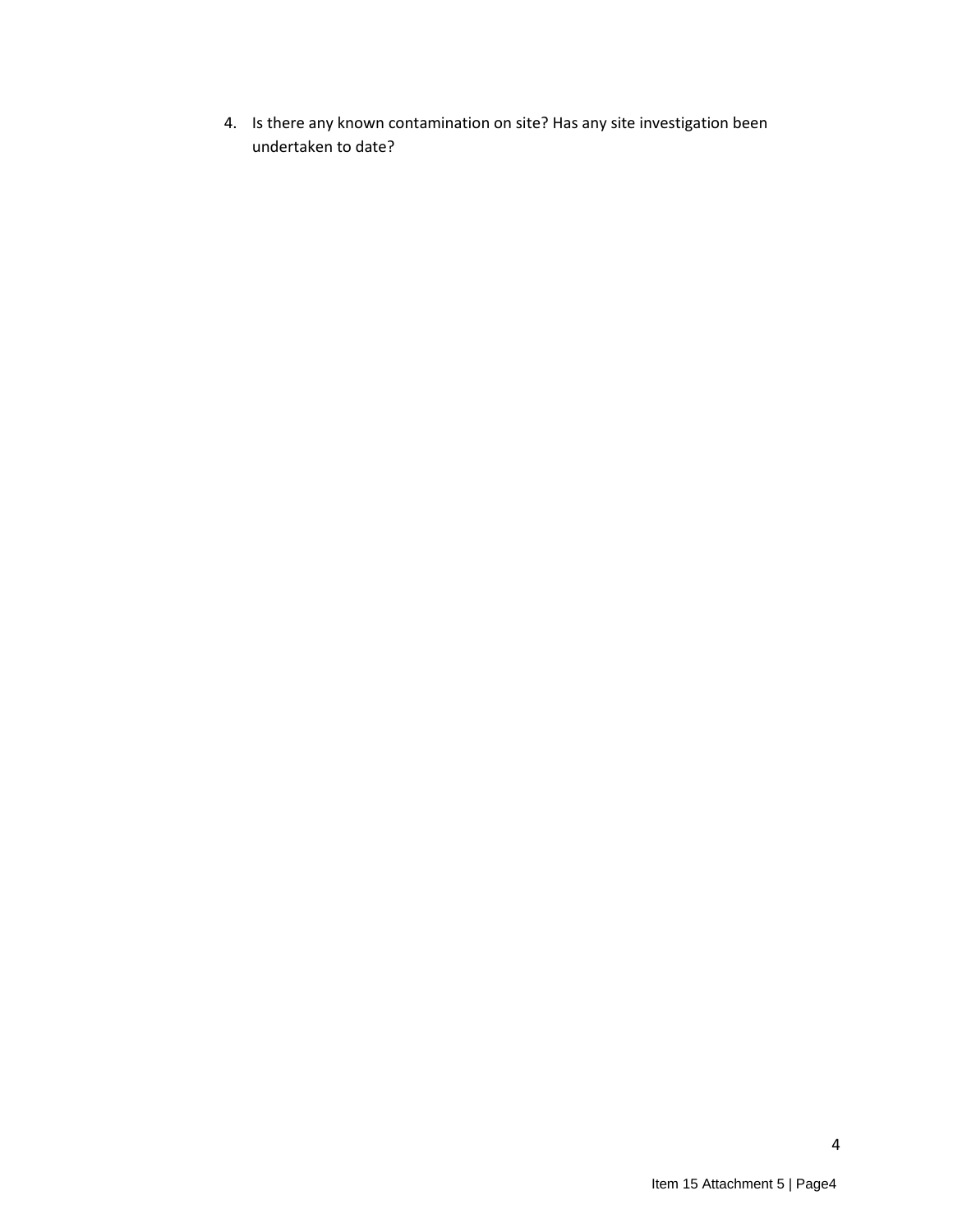## **II. GRANT APPLICATION – PRELIMINARY BUDGET**

Please use the provided budget template (in excel document form) to outline your budget. Submit the preliminary budget along with the rest of your application.

You may include separate budget line item for a project management task (i.e., preparation of invoices and progress reports), contingency, and/or indirect costs (i.e., overhead, based on rent, utilities, etc.) – each of these budget line items can be no more than 15% of the whole project cost. Be advised that indirect costs must be justifiable for an audit. The contingency must be justified based on specific uncertainties and risks associated with the project.

**In Kind Services:** In-kind services or contributions include volunteer time and materials, bargain sales, and land donations. Describe and estimate the value of expected in-kind services.

**Contingency Costs:** Please describe contingency costs, if applicable, and any plans for managing them.

**Other Funds:** Please describe below all sources of other funding and whether secured or pending.

**Operation and Maintenance.** Please describe your operation and maintenance expectations and capabilities.

**Uncertainties.** Please discuss any budget uncertainties that would affect the success of the project.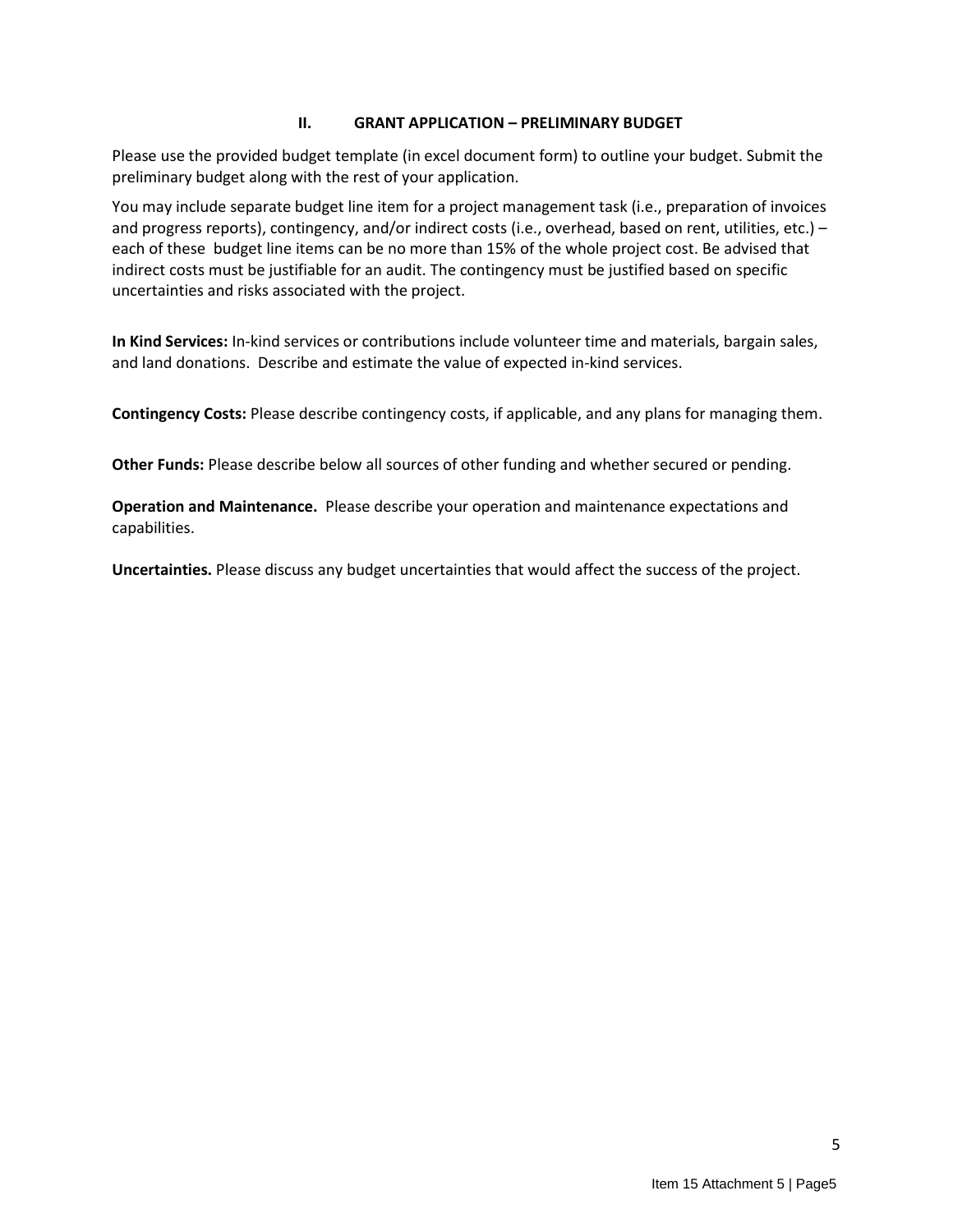## **III. GRANT APPLICATION - PRIORITIZATION CRITERIA<sup>5</sup>**

Complete each of the elements of the prioritization criteria below with clear but detailed answers (try to answer all questions, but it is fine if the project does not hit all criteria). Limit your response to this section (Section III.) to no more than four pages.

- 1. **Greatest positive impact.** Describe the degree to which the project will have the greatest positive impact on the Bay as a whole, in terms of clean water, wildlife habitat and beneficial use to Bay Area residents.
- 2. **Greatest long-term impact.** Describe the degree to which the project will achieve the greatest longterm impact on the Bay, to benefit future generations.
- 3. **Leveraging resources and partnerships.** Describe how the project will leverage state and federal resources, and public/private partnerships. If applicable, indicate if Authority funds are needed to meet match requirements of other secured funding sources.
- 4. **Economically disadvantaged communities<sup>6</sup> .** Describe how the project will benefit economically disadvantaged communities.
- 5. **Benefits to economy.** Describe how the project will benefit the region's economy, including local workforce development, employment opportunities for Bay Area residents, and nature-based flood protection for critical infrastructure and existing shoreline communities.
- 6. **Engage youth and young adults.** Describe how the project will work with local organizations and businesses to engage youth and young adults and assist them in gaining skills related to natural resource protection.
- 7. **Monitoring, maintenance, and stewardship.** Describe how the project will incorporate these to develop the most efficient and effective strategies for restoration and achievement of intended benefits.
- 8. **Coastal Conservancy's San Francisco Bay Area Conservancy Program<sup>7</sup> .** Describe how the project is consistent with the Conservancy's San Francisco Bay Area Conservancy Program's Criteria.

<sup>5</sup> Refer to the Request for Proposals, Section III, for the interpretation and definitions of the Prioritization Criteria. <sup>6</sup> Please refer go to the "Grants" tab on the Authority's website ([http://sfbayrestore.org/restoration-authority-](http://sfbayrestore.org/restoration-authority-grants)

[grants](http://sfbayrestore.org/restoration-authority-grants)) and scroll down to "Additional Resources" for a link to guidance on identifying EDCS and the SFBRA 80% Area Median Income Map for the San Francisco Bay Area.

<sup>&</sup>lt;sup>7</sup> Refer to the Request for Proposals, Appendix A, for a list of the Coastal Conservancy's San Francisco Bay Area Conservancy Program's Criteria.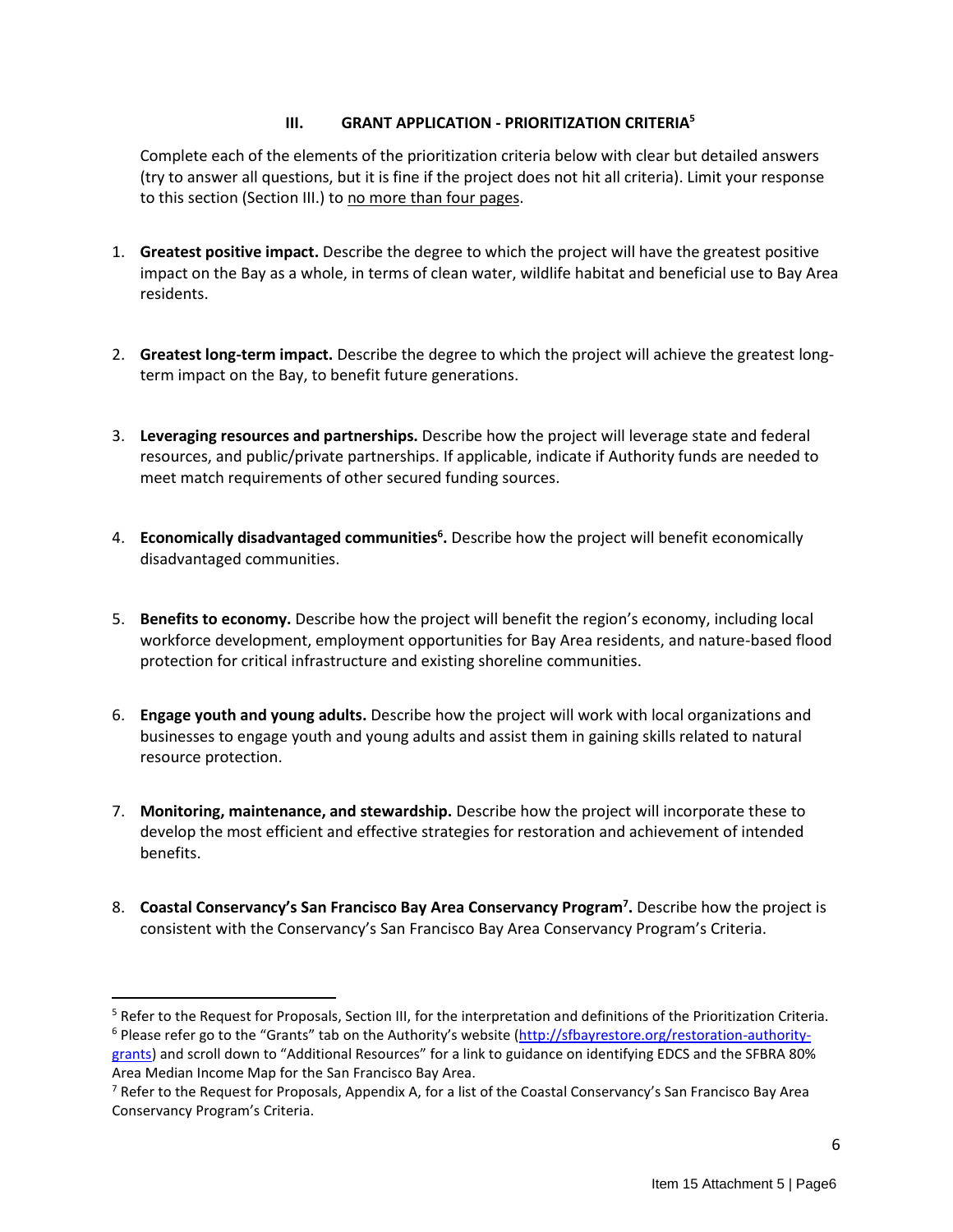- 9. **San Francisco Bay Conservation and Development Commission's Coastal Management Program<sup>8</sup> .**  Describe how the project is consistent with San Francisco Bay Conservation and Development Commission's Coastal Management Program.
- 10. **San Francisco Bay Joint Venture's Implementation Strategy<sup>9</sup> .** Please describe your project's consistency with the Joint Venture's Implementation Strategy, indicate its inclusion on the Joint Venture's project list, and/or indicate you have consulted the Joint Venture to assess whether the project would be eligible for the Joint Venture project list.

<sup>&</sup>lt;sup>8</sup> Refer to the Request for Proposals, Appendix A, for more information on the San Francisco Bay Conservation and Development Commission's Coastal Management Program.

<sup>&</sup>lt;sup>9</sup> Refer to the RFP, Appendix A for links to the San Francisco Bay Joint Venture's Implementation Strategy and project list.